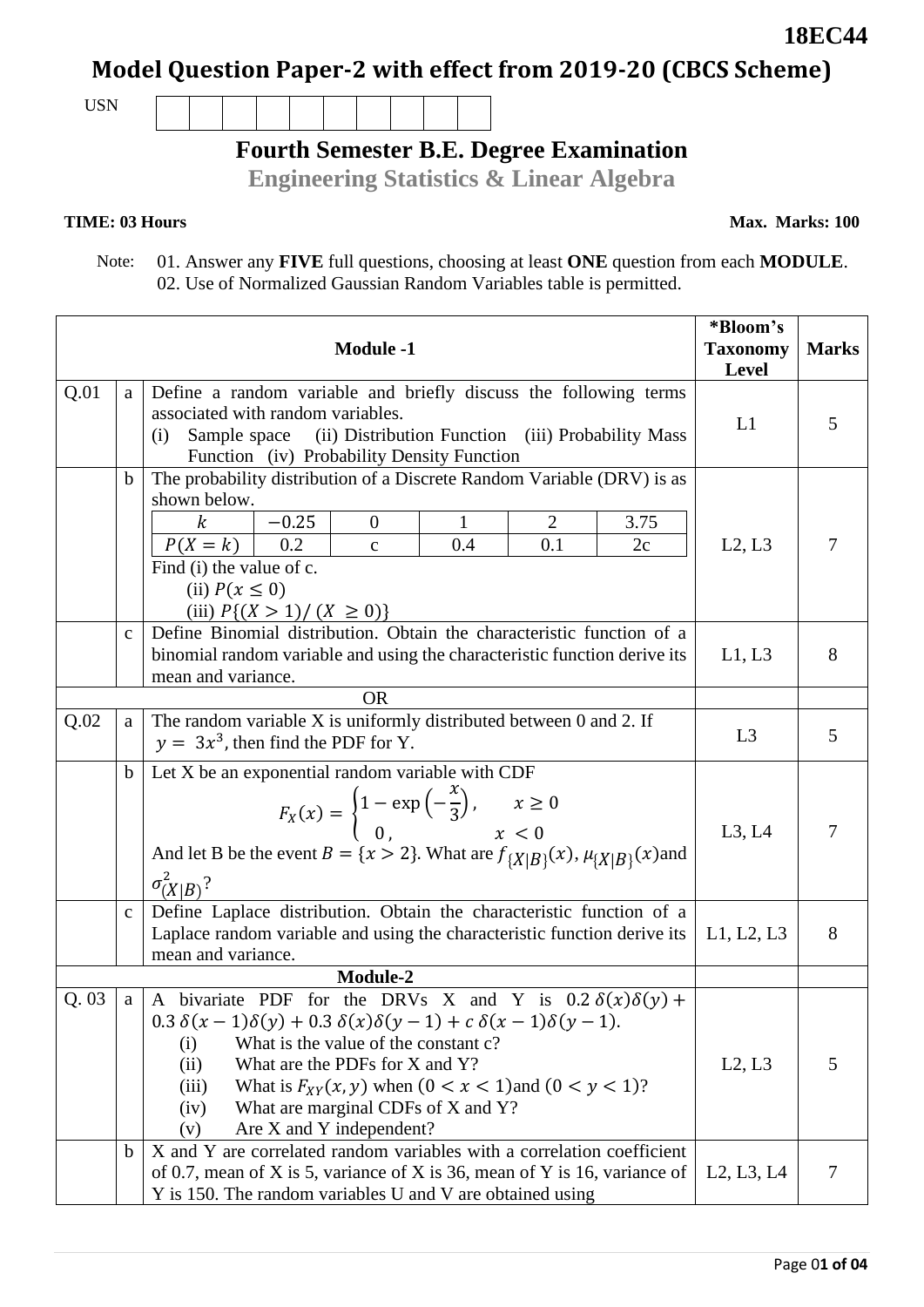### **18EC44**

| What values can c have if U and V are uncorrelated?<br>Briefly explain the following random variables (RV).<br>$\mathbf c$<br>Chi-Square RV<br>(i)            |   |
|---------------------------------------------------------------------------------------------------------------------------------------------------------------|---|
|                                                                                                                                                               |   |
|                                                                                                                                                               |   |
|                                                                                                                                                               |   |
| Student's t RV<br>(ii)<br>L1                                                                                                                                  | 8 |
| Cauchy RV<br>(iii)                                                                                                                                            |   |
| Rayleigh RV<br>(iv)                                                                                                                                           |   |
| <b>OR</b>                                                                                                                                                     |   |
| A DRV Y has the PDF $f_Y(y) = 0.5 \delta(y) + 0.5 \delta(y - 3)$<br>Q.04<br>a                                                                                 |   |
| L1, L2<br>$U = Y_1 + Y_2$ , where the Y's are independent. What is the PDF for U?                                                                             | 5 |
| Shown in Fig. Q4c is a region in the x, y plane where the bivariate pdf<br>$\mathbf b$                                                                        |   |
| $f_{XY}(x, y) = c$ , elsewhere, the pdf is 0.                                                                                                                 |   |
|                                                                                                                                                               |   |
|                                                                                                                                                               |   |
|                                                                                                                                                               |   |
| (2,2)<br>$(-2,2)$                                                                                                                                             |   |
|                                                                                                                                                               |   |
|                                                                                                                                                               |   |
|                                                                                                                                                               |   |
| L4, L5                                                                                                                                                        | 7 |
|                                                                                                                                                               |   |
|                                                                                                                                                               |   |
| $(-2,-2)$                                                                                                                                                     |   |
|                                                                                                                                                               |   |
| Fig. Q4c                                                                                                                                                      |   |
| What value must c have?<br>(i)                                                                                                                                |   |
| Evaluate $F_{XY}(1,1)$ .<br>(ii)                                                                                                                              |   |
| Find the pdfs of X and Y.<br>(iii)                                                                                                                            |   |
| Define Central Limit Theorem and show that the sum of the two<br>$\mathbf{C}$                                                                                 |   |
| L1, L3<br>independent Gaussian random variables is also Gaussian.                                                                                             | 8 |
| Module-3                                                                                                                                                      |   |
| Q.05<br>With the help of an example, define Random Process and discuss the<br>a                                                                               |   |
| terms Strict-Sense Stationary (SSS) and Wide-Sense Stationary (WSS)<br>L1                                                                                     | 5 |
| associated with a random process.                                                                                                                             |   |
| A random process is described by<br>$\mathbf b$                                                                                                               |   |
| $X(t) = A \cos(\omega_c t + \theta) + B$                                                                                                                      |   |
| Where A, B, $\omega_c$ are constants and where $\theta$ is a random variable                                                                                  |   |
| L2, L3<br>uniformly distributed between $\pm \pi$ . Is $X(t)$ wide-sense stationary? If not,                                                                  | 7 |
| then why not? If so, then what are the mean and the autocorrelation                                                                                           |   |
| function for the random process?                                                                                                                              |   |
| Define the Autocorrelation function (ACF) of the random process $X(t)$ .<br>$\mathbf{C}$                                                                      |   |
| And prove the following statements.                                                                                                                           |   |
| ACF is an even function.<br>L1, L2<br>(i)                                                                                                                     | 8 |
| (ii) If $X(t)$ is periodic with period T, then in the WSS case, the ACF is                                                                                    |   |
| also periodic with period T.                                                                                                                                  |   |
| <b>OR</b>                                                                                                                                                     |   |
| Q.06<br>$X(t)$ and $Y(t)$ are independent, jointly wide-sense stationary random<br>a                                                                          |   |
| processes given by,                                                                                                                                           |   |
| L <sub>3</sub><br>$X(t) = A \cos(\omega_1 t + \theta_1)$ and $Y(t) = B \cos(\omega_2 t + \theta_2)$ .                                                         | 5 |
| If $W(t) = X(t)Y(t)$ then find the ACF $R_W(\tau)$ .                                                                                                          |   |
|                                                                                                                                                               |   |
|                                                                                                                                                               |   |
| Assume that the data in the following table are obtained from a<br>$\mathbf b$<br>windowed sample function obtained from an ergodic random process.<br>L2, L3 | 7 |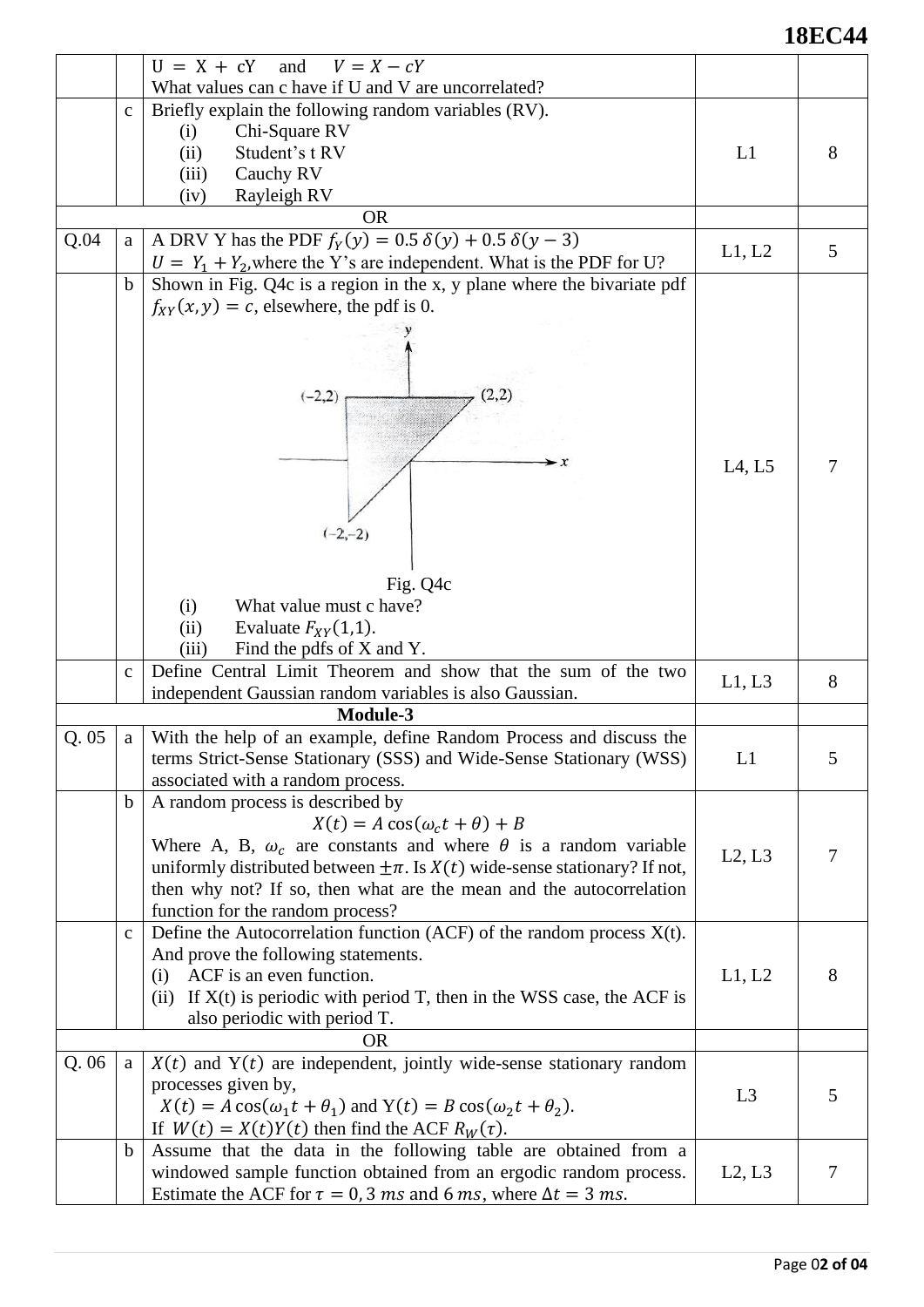### **18EC44**

|       |                  | 2.2<br>1.0<br>x(t)<br>k<br>$\Omega$                                                                                                                                                                                                                                       |                |        |
|-------|------------------|---------------------------------------------------------------------------------------------------------------------------------------------------------------------------------------------------------------------------------------------------------------------------|----------------|--------|
|       | $\mathbf C$      | Suppose that the PSD input to a linear system is $S_X(\omega) = K$ . The cross-                                                                                                                                                                                           |                |        |
|       |                  | correlation of the input $X(t)$ with the output $Y(t)$ of the linear system is                                                                                                                                                                                            |                |        |
|       |                  | found to be                                                                                                                                                                                                                                                               | L3, L4         | 8      |
|       |                  | $R_{XY}(\tau) = K \begin{cases} 3e^{-\tau} + e^{-2\tau} \\ 0 \\ i \end{cases}; \qquad \tau \ge 0$                                                                                                                                                                         |                |        |
|       |                  | What is the power filter function $ H(j\omega) ^2$ ?                                                                                                                                                                                                                      |                |        |
|       |                  | <b>Module-4</b>                                                                                                                                                                                                                                                           |                |        |
| Q. 07 | a                | Let $I: V \to \mathbb{R}$ be the integral mapping $I(v) = \int_0^1 v(t) dt$ . Show that I is<br>a linear transformation.                                                                                                                                                  | L2, L3         | 5      |
|       | $\mathbf b$      | Determine whether or not each of the following forms a basis in $\mathbb{R}^3$ .                                                                                                                                                                                          |                |        |
|       |                  |                                                                                                                                                                                                                                                                           | L3, L4         | $\tau$ |
|       | $\mathbf{c}$     | $x_1 = (2, 2, 1), x_2 = (1, 3, 7)$ and $x_3 = (1, 2, 2).$<br>If $u = \begin{bmatrix} 1 \\ 2 \\ 2 \end{bmatrix}$ , $v = \begin{bmatrix} 2 \\ -2 \\ 1 \end{bmatrix}$ and $w = \begin{bmatrix} 2 \\ 1 \\ -2 \end{bmatrix}$ then show that <i>u</i> , <i>v</i> , <i>w</i> are |                |        |
|       |                  |                                                                                                                                                                                                                                                                           | L2, L3         | 8      |
|       |                  | pairwise orthogonal vectors. Find lengths of $u$ , $v$ , $w$ and find                                                                                                                                                                                                     |                |        |
|       |                  | orthonormal vectors $u_1$ , $v_1$ , $w_1$ from vectors u, v, w.                                                                                                                                                                                                           |                |        |
|       |                  | <b>OR</b>                                                                                                                                                                                                                                                                 |                |        |
| Q.08  | a<br>$\mathbf b$ | Define Vector Subspaces and explain the four fundamental subspaces.<br>Solve $Ax = b$ by least squares and find $p = A\hat{x}$ , if                                                                                                                                       | L1             | 5      |
|       |                  |                                                                                                                                                                                                                                                                           |                |        |
|       |                  | $A = \begin{bmatrix} 1 & 0 \\ 0 & 1 \\ 1 & 1 \end{bmatrix}, b = \begin{bmatrix} 1 \\ 1 \\ 1 \end{bmatrix}$                                                                                                                                                                | L <sub>3</sub> | 7      |
|       |                  |                                                                                                                                                                                                                                                                           |                |        |
|       | $\mathbf{C}$     | Apply Gram-Schmidt process to                                                                                                                                                                                                                                             |                |        |
|       |                  | $a = \begin{bmatrix} 2 \\ 2 \\ 1 \end{bmatrix}$ , $b = \begin{bmatrix} 1 \\ 3 \\ 1 \end{bmatrix}$ and $c = \begin{bmatrix} 1 \\ 2 \\ 2 \end{bmatrix}$ and                                                                                                                 | L <sub>3</sub> | 8      |
|       |                  |                                                                                                                                                                                                                                                                           |                |        |
|       |                  | write the result in the form of $A = QR$ .<br>Module-5                                                                                                                                                                                                                    |                |        |
| Q.09  | a                | (i) Reduce the matrix A to U and find $det(A)$ using pivots of A.                                                                                                                                                                                                         |                |        |
|       |                  |                                                                                                                                                                                                                                                                           |                |        |
|       |                  | $A = \begin{bmatrix} 2 & 5 & 3 \\ 1 & 2 & 4 \\ -1 & 3 & 6 \end{bmatrix}$                                                                                                                                                                                                  |                |        |
|       |                  | (ii) By applying row operations to produce an upper triangular matrix                                                                                                                                                                                                     |                |        |
|       |                  | U, compute the $det(A)$ .                                                                                                                                                                                                                                                 | L <sub>3</sub> | 5      |
|       |                  |                                                                                                                                                                                                                                                                           |                |        |
|       |                  | $A = \begin{bmatrix} 3 & 1 & 7 & 2 \\ 1 & 5 & 2 & 6 \\ 2 & 3 & 7 & 1 \\ 4 & 1 & 2 & 3 \end{bmatrix}$                                                                                                                                                                      |                |        |
|       |                  |                                                                                                                                                                                                                                                                           |                |        |
|       | $\mathbf b$      | Find the eigen values and eigen vectors of matrix A and $A^{-1}$                                                                                                                                                                                                          |                |        |
|       |                  |                                                                                                                                                                                                                                                                           |                |        |
|       |                  | $A = \begin{bmatrix} 0 & 2 \\ 1 & 1 \end{bmatrix}$ and $A^{-1} = \begin{bmatrix} -\frac{1}{2} & 1 \\ \frac{1}{2} & 0 \end{bmatrix}$                                                                                                                                       | L <sub>3</sub> | 7      |
|       |                  | Check the trace. Comment on the results.                                                                                                                                                                                                                                  |                |        |
|       | $\mathbf{C}$     | Diagonalize the matrix A and hence find $A4$ .                                                                                                                                                                                                                            |                |        |
|       |                  |                                                                                                                                                                                                                                                                           | L <sub>3</sub> | 8      |
|       |                  | $A = \begin{bmatrix} 1 & 6 & 1 \\ 1 & 2 & 0 \\ 0 & 0 & 3 \end{bmatrix}$                                                                                                                                                                                                   |                |        |
|       |                  | <b>OR</b>                                                                                                                                                                                                                                                                 |                |        |